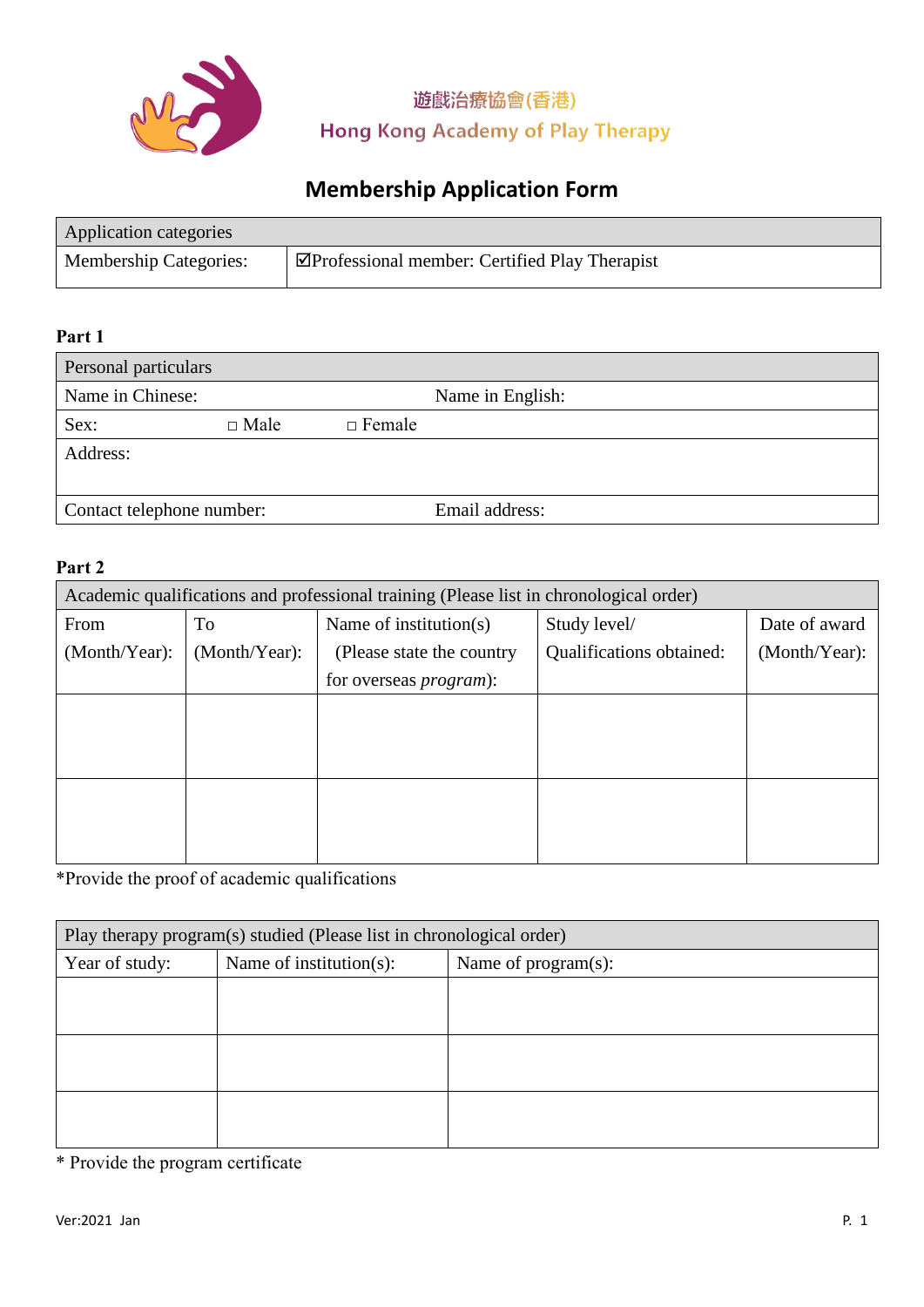

# **Part 3** Required core courses Course Name of institution: Name of program: Course Title: Year of Study: Child Development Theories of Personality Theories of Counseling Abnormal Psychology / Child and Adolescent Psychopathology Legal, Ethical and Professional Issues

\*Provide the academic transcript(s)

| Mental health and counseling related working experience |           |          |                |
|---------------------------------------------------------|-----------|----------|----------------|
| Period                                                  | Job Title | Employer | Clinical hours |
| (Month/Year)                                            |           |          |                |
|                                                         |           |          |                |
|                                                         |           |          |                |
|                                                         |           |          |                |
|                                                         |           |          |                |
|                                                         |           |          |                |
|                                                         |           |          |                |
|                                                         |           |          |                |
|                                                         |           |          |                |
|                                                         |           |          |                |

\* Provide the proof of related working experience and indicate the numbers of hour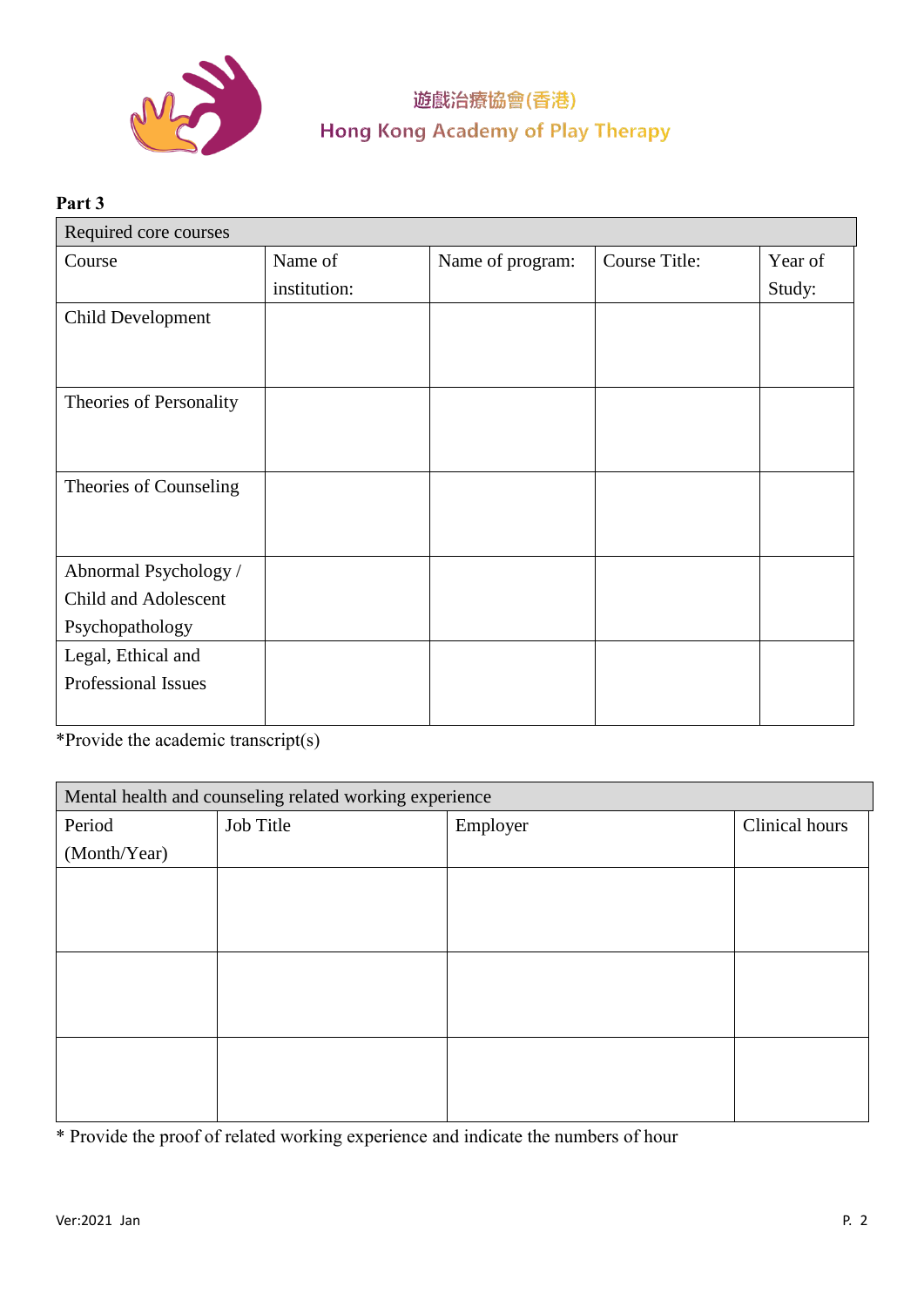

| Play therapy practicum |           |          |                |
|------------------------|-----------|----------|----------------|
| Period                 | Job Title | Employer | Clinical hours |
| (Month/Year)           |           |          |                |
|                        |           |          |                |
|                        |           |          |                |
|                        |           |          |                |
|                        |           |          |                |
|                        |           |          |                |
|                        |           |          |                |
|                        |           |          |                |
|                        |           |          |                |
|                        |           |          |                |

\* Provide the record(s) of play therapy practicum

| Play therapy supervision          |                            |             |
|-----------------------------------|----------------------------|-------------|
| Period (Month/Year):              | From                       | to          |
| Supervisor information            |                            |             |
|                                   |                            |             |
| Full Name:                        |                            |             |
|                                   |                            |             |
| Position and Organization:        |                            |             |
|                                   |                            |             |
| Professional status, if any:      |                            |             |
| e.g $RPT-S(US)$                   | (please state the country) |             |
| Supervision experience related to |                            |             |
| play therapy                      | years                      |             |
|                                   |                            |             |
| Email:                            |                            |             |
|                                   |                            |             |
| <b>Contact Phone Number:</b>      |                            |             |
| Supervision hours provided to the |                            |             |
| applicant:                        | Individual hour:           | Group hour: |
|                                   |                            |             |
|                                   |                            |             |
| Supervisor signature:             |                            |             |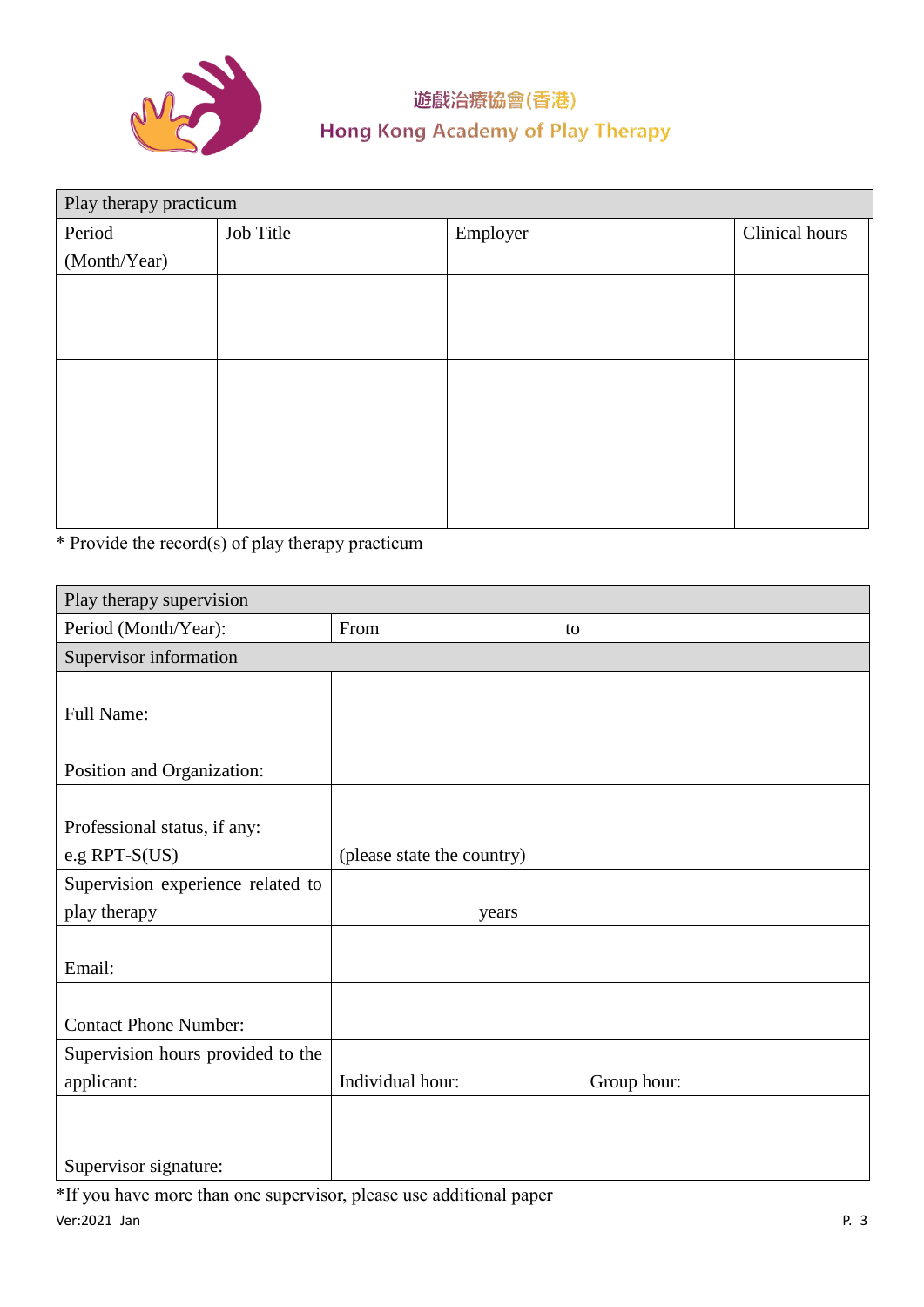

| Declaration:                                                                                                 |  |  |  |
|--------------------------------------------------------------------------------------------------------------|--|--|--|
| I declare that the information given in this form is correct, updated and on a voluntary basis. I understand |  |  |  |
| that the personal data and documents submitted will be used for statistical analysis and contact purposes.   |  |  |  |
| The information will be kept confidential. I have the right to request access to and correction of the       |  |  |  |
| personal data through HKAPT.                                                                                 |  |  |  |
|                                                                                                              |  |  |  |
| For Professional member applicant:                                                                           |  |  |  |
| I have read and am familiar with the Play Therapy Best Practices displayed on its website,                   |  |  |  |
| www.hkapt.org. I agree to abide by Play Therapy Best Practices.                                              |  |  |  |
| I solemnly and sincerely declare that I have not been charged in any place for any criminal offence or       |  |  |  |
| subject to any allegation of professional malpractice.                                                       |  |  |  |
| I understand HKAPT have reserved the sole right to place my membership on probation, or temporarily          |  |  |  |
| suspend or permanently revoke it, if my practice was found violating the Play Therapy Best Practices         |  |  |  |
| and the guidelines of HKAPT.                                                                                 |  |  |  |
| I understand my full name will be disclosed on HKAPT website for public to view once I am admitted           |  |  |  |
| as a Certified Play Therapist (CPT).                                                                         |  |  |  |
|                                                                                                              |  |  |  |
|                                                                                                              |  |  |  |
|                                                                                                              |  |  |  |
| Signature:<br>Date:                                                                                          |  |  |  |
|                                                                                                              |  |  |  |